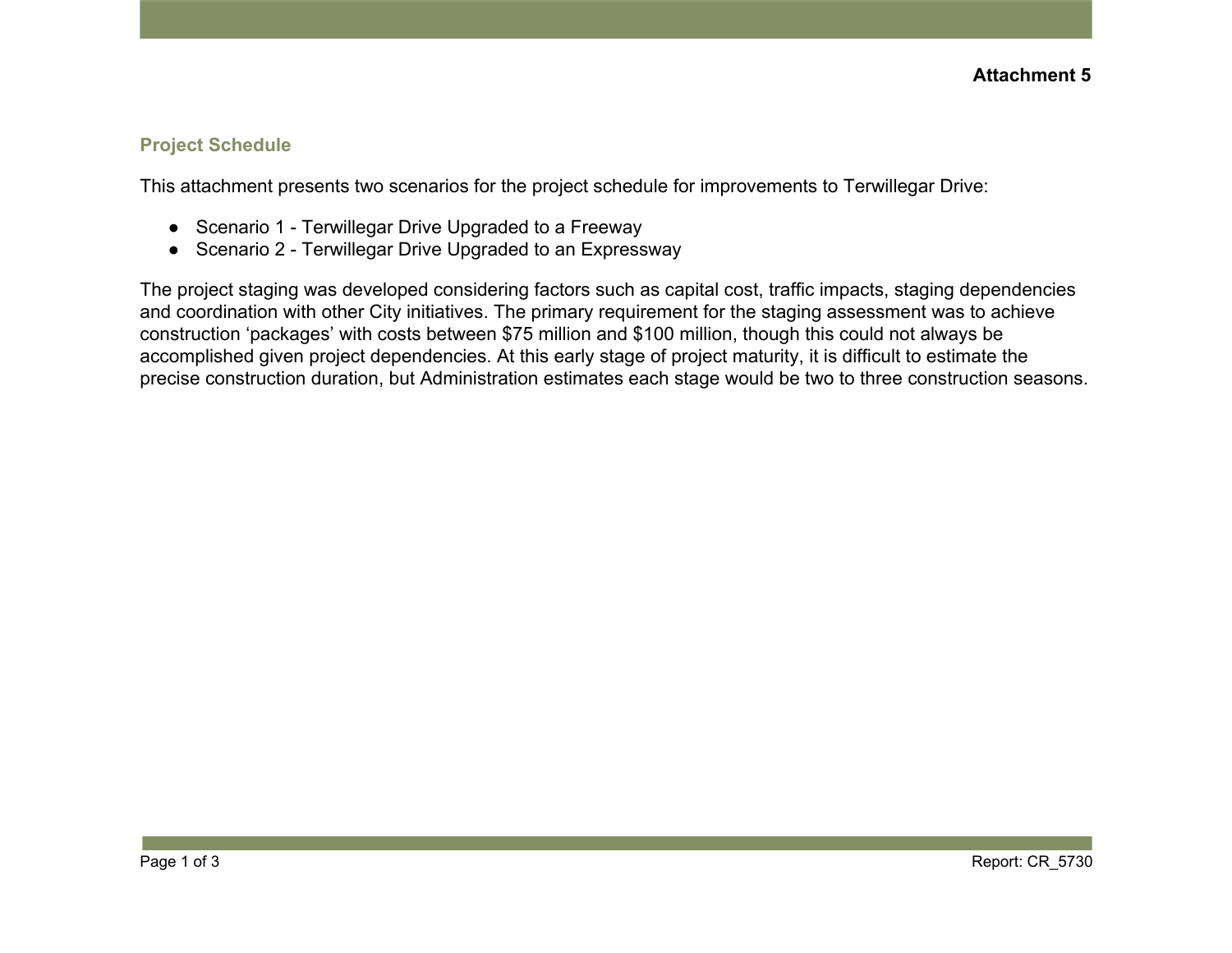## **Scenario 1: Freeway**

|                                                                                                           | <b>Capital Budget Cycle / Stage Cost Estimate (millions)</b> |                  |                  |                  |                  |                  |                  |                  |
|-----------------------------------------------------------------------------------------------------------|--------------------------------------------------------------|------------------|------------------|------------------|------------------|------------------|------------------|------------------|
| <b>Potential Project Staging</b>                                                                          | $2019 -$<br>2022                                             | $2023 -$<br>2026 | $2027 -$<br>2030 | $2031 -$<br>2034 | $2035 -$<br>2038 | $2039 -$<br>2042 | $2043 -$<br>2046 | $2047 -$<br>2050 |
| <b>Stage 1</b> - 40 Avenue interchange                                                                    | \$110                                                        |                  |                  |                  |                  |                  |                  |                  |
| <b>Stage 2</b> - Whitemud Drive<br>interchange interim improvements<br>and Rainbow Valley bridge widening |                                                              | \$130            |                  |                  |                  |                  |                  |                  |
| <b>Stage 3</b> - Anthony Henday Drive<br>interim interchange                                              |                                                              |                  | \$60             |                  |                  |                  |                  |                  |
| <b>Stage 4</b> - Rabbit Hill Road<br>interchange                                                          |                                                              |                  |                  | \$85             |                  |                  |                  |                  |
| <b>Stage 5</b> - 23 Avenue interchange                                                                    |                                                              |                  |                  |                  | \$80             |                  |                  |                  |
| <b>Stage 6</b> - Haddow Drive interchange                                                                 |                                                              |                  |                  |                  |                  | \$95             |                  |                  |
| <b>Stage 7</b> - Ultimate Terwillegar Drive /<br>Whitemud Drive interchange                               |                                                              |                  |                  |                  |                  |                  | \$250            |                  |
| <b>Stage 8</b> - Ultimate Anthony Henday<br>Drive / Whitemud Drive interchange                            |                                                              |                  |                  |                  |                  |                  |                  | \$375            |